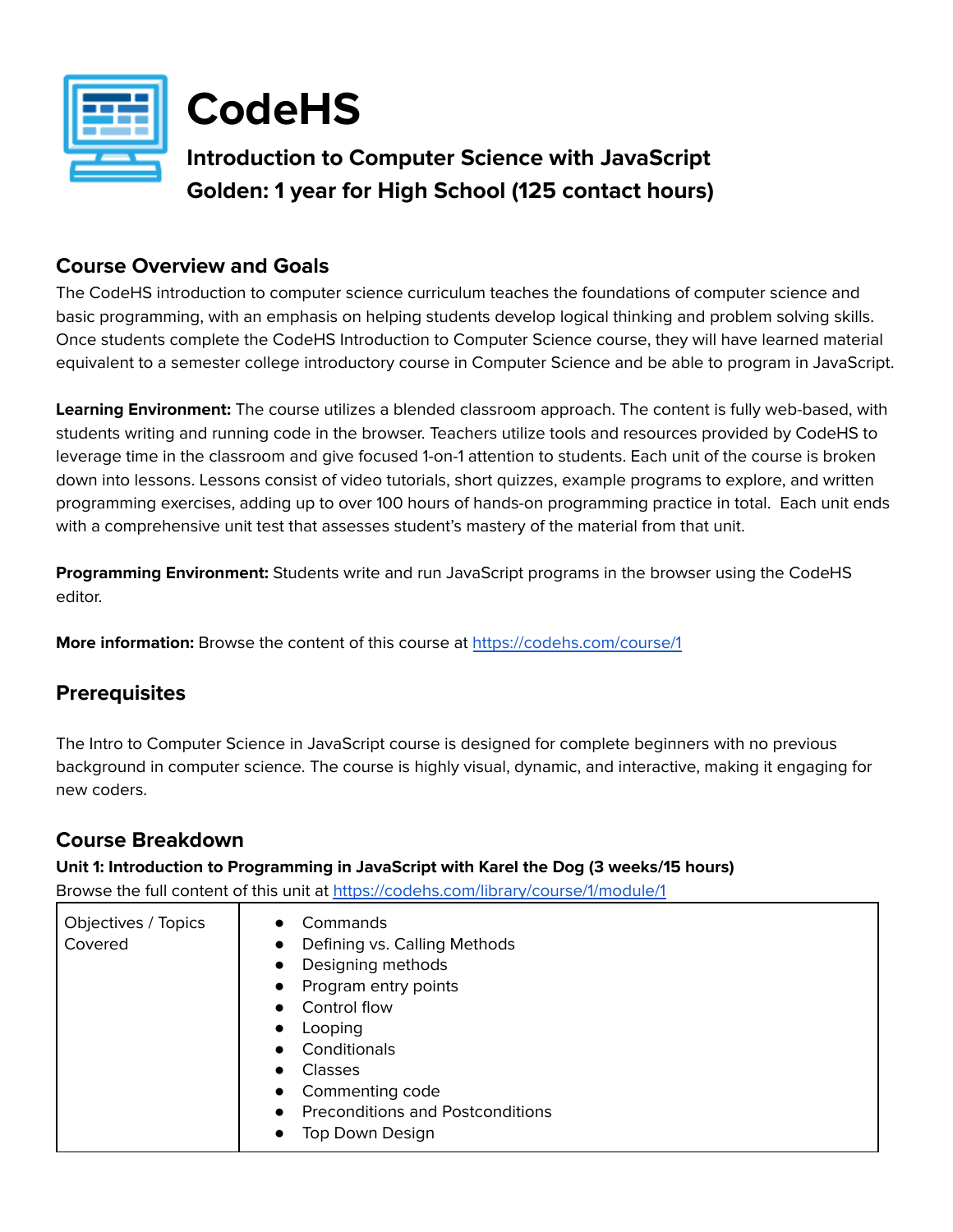| Assignments / Labs | 26 Karel programming exercises in total<br>Program-specific tasks for Karel the Dog<br>Example Exercise: Pyramid of Karel<br>$\circ$<br>Write a program to have Karel build a pyramid. There should be<br>three balls on the first row, two in the second row, and one in the<br>third row.                                                                                                                                                                                                                                                                                                                                                                                             |
|--------------------|-----------------------------------------------------------------------------------------------------------------------------------------------------------------------------------------------------------------------------------------------------------------------------------------------------------------------------------------------------------------------------------------------------------------------------------------------------------------------------------------------------------------------------------------------------------------------------------------------------------------------------------------------------------------------------------------|
|                    | Teach Karel new commands like turnRight() or makePancakes()<br><b>Example Exercise: Pancakes</b><br>$\circ$<br>Karel is the waiter. He needs to deliver a stack of pancakes to the<br>guests on the 2nd, 4th, and 6th avenue. Each stack of pancakes<br>should have three pancakes.<br>Create a method called makePancakes () to help Karel solve this<br>problem.                                                                                                                                                                                                                                                                                                                      |
|                    | Solve large Karel problems by breaking them down into smaller, more<br>manageable problems using Top Down Design<br><b>O</b> Example Exercise: The Two Towers<br>In this program, Karel should build two towers of tennis balls. Each<br>tower should be 3 tennis balls high.<br>At the end, Karel should end up on top of the second tower, facing<br>East.<br>Using control structures and conditionals to solve general problems<br>Example Exercise: Random Hurdles<br>$\circ$<br>Write a program that has Karel run to the other side of first street,<br>jumping over all of the hurdles. However, the hurdles can be in<br>random locations. The world is fourteen avenues long. |

# **Unit 2: Karel Challenges (1.5 weeks, 7 hours)**

Browse the full content of this unit at <https://codehs.com/library/course/1/module/1407>

| Objectives / Topics | Solving large and more complex problems using Karel                                                                                                                                                                                                                                                                                                                                                                                                                                                      |
|---------------------|----------------------------------------------------------------------------------------------------------------------------------------------------------------------------------------------------------------------------------------------------------------------------------------------------------------------------------------------------------------------------------------------------------------------------------------------------------------------------------------------------------|
| Covered             | $\bullet$                                                                                                                                                                                                                                                                                                                                                                                                                                                                                                |
| Assignments / Labs  | 5 Karel challenges to tie everything learned in the Karel module together<br>$\bullet$<br>Example Exercise: Super Cleanup Karel<br>$\circ$<br>Karel's world is a complete mess. There are tennis balls all over the<br>place, and you need to clean them up. Karel will start in the bottom<br>left corner of the world facing east, and should clean up all of the<br>tennis balls in the world. This program should be general enough to<br>work on any size world with tennis balls in any locations. |

### **Unit 3: Javascript & Graphics (1 week/5 hours)**

| Objectives / Topics<br>Covered | Variables<br>User Input<br><b>Arithmetic Expressions</b><br>$\bullet$<br>Graphics<br>$\bullet$                                                                                                                                                                 |
|--------------------------------|----------------------------------------------------------------------------------------------------------------------------------------------------------------------------------------------------------------------------------------------------------------|
| Assignments / Labs             | 7 JavaScript & graphics programming exercises in total<br>$\bullet$<br>Using variables and getting user input using JavaScript<br>$\bullet$<br>Example Exercise: Dinner Plans<br>$\circ$<br>Prompt the user for their name, then ask them what time you should |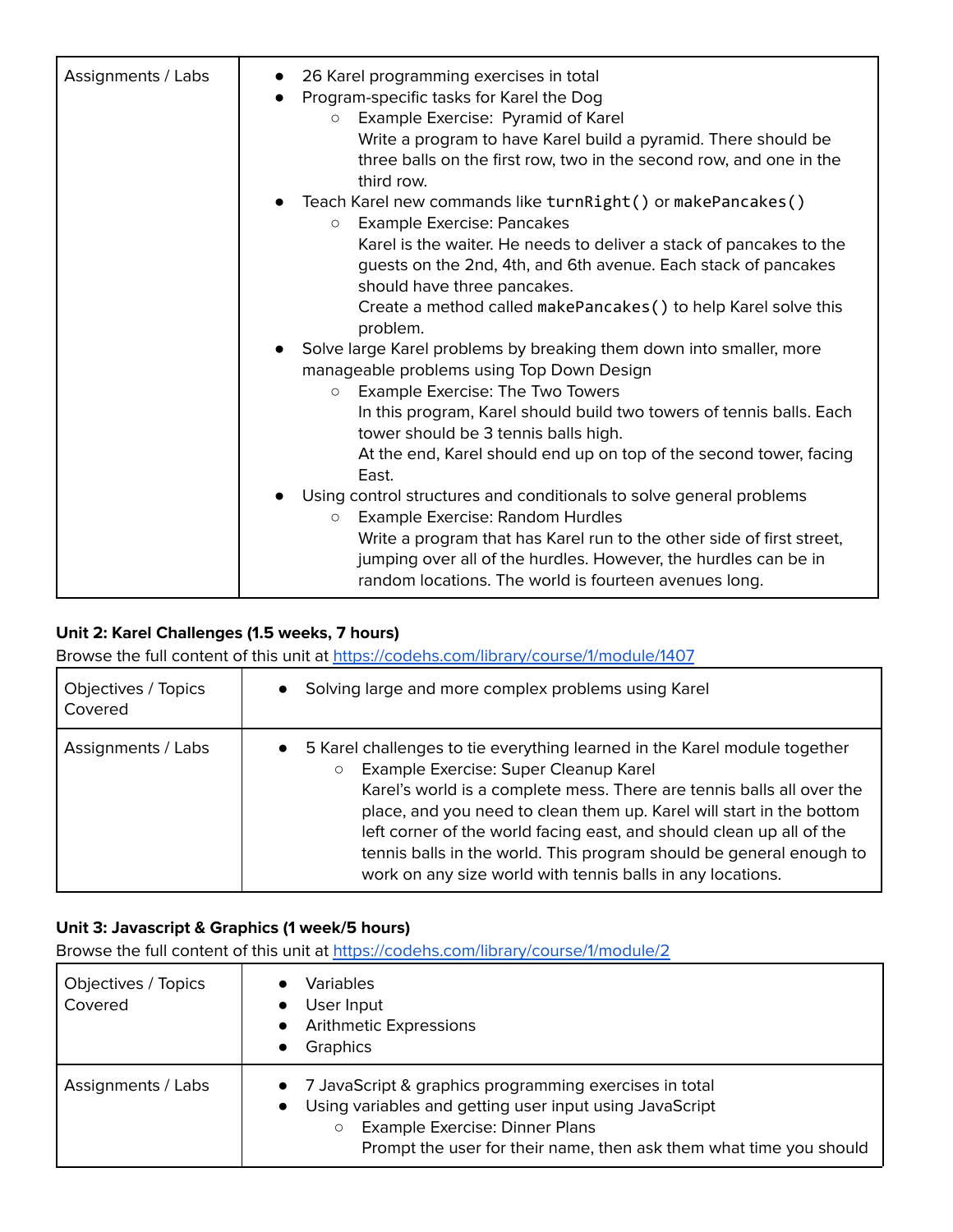|  |  | meet for dinner.<br>Greet them by name and tell them you will meet them at the time<br>they specified! |
|--|--|--------------------------------------------------------------------------------------------------------|
|--|--|--------------------------------------------------------------------------------------------------------|

# **Unit 4: Graphics Challenges (1 week, 5 hours)**

Browse the full content of this unit at <https://codehs.com/library/course/1/module/9127>

| Objectives / Topics | Pair Programming                                                                                                                                                                                                                                                                                                              |
|---------------------|-------------------------------------------------------------------------------------------------------------------------------------------------------------------------------------------------------------------------------------------------------------------------------------------------------------------------------|
| Covered             | Solving large and more complex problems using graphics                                                                                                                                                                                                                                                                        |
| Assignments / Labs  | 3 graphics challenges to tie everything learned in the JavaScript & Graphics<br>module together<br><b>Example Exercise: Ghost</b><br>$\circ$<br>Write a program to draw a ghost on the screen. You must do this by<br>using the constant values given (this will allow us to easily alter the<br>size or color of the ghost.) |

# **Unit 5: JavaScript Control Structures (3 weeks/15 hours)**

| Objectives / Topics<br>Covered | <b>Booleans</b><br>For Loops<br>Conditionals<br><b>Nested Control Structures</b><br>While Loops                                                                                                                                                                                                                                                                                                                                                                                                                                                                                                                                                                                                                                                                                                                                                                                                                                                                                                                                                                                                                                                                                                                                                                                                                                                                                                                                                                                                        |
|--------------------------------|--------------------------------------------------------------------------------------------------------------------------------------------------------------------------------------------------------------------------------------------------------------------------------------------------------------------------------------------------------------------------------------------------------------------------------------------------------------------------------------------------------------------------------------------------------------------------------------------------------------------------------------------------------------------------------------------------------------------------------------------------------------------------------------------------------------------------------------------------------------------------------------------------------------------------------------------------------------------------------------------------------------------------------------------------------------------------------------------------------------------------------------------------------------------------------------------------------------------------------------------------------------------------------------------------------------------------------------------------------------------------------------------------------------------------------------------------------------------------------------------------------|
| Assignments / Labs             | 22 control structures programming exercises in total<br>$\bullet$<br>Using comparison and logical operators to control the flow of the program<br><b>Example Exercise: Inventory</b><br>$\circ$<br>Write a program that keeps track of a simple inventory for a store.<br>While there are still items left in the inventory, ask the user how<br>many items they would like to buy. Then print out how many are left<br>in inventory after the purchase. You should use a while loop for this<br>problem.<br>Make sure you catch the case where the user tries to buy more items<br>than there are in the inventory. In that case, you should print a<br>message to the user saying that their request isn't possible.<br>Using for loops<br>Example Exercise: All Dice Values<br>О<br>Write a program that prints all possible dice rolls with 2 dice.<br>To do so, you should use a double for loop. Hint: You can't<br>use i for both for loops.<br>Drawing basic graphics using JavaScript<br>Example Exercise: Caterpillar<br>$\circ$<br>This graphics program should draw a caterpillar. A caterpillar has<br>NUM_CIRCLES circles. Every other circle is a different color, the even<br>circles are red, and the odd circles are green (by even we mean<br>when i is an even number). Use a for loop to draw the caterpillar,<br>centered vertically in the screen. Also, be sure that the caterpillar is<br>still drawn across the whole canvas even if the value of<br>NUM_CIRCLES is changed. |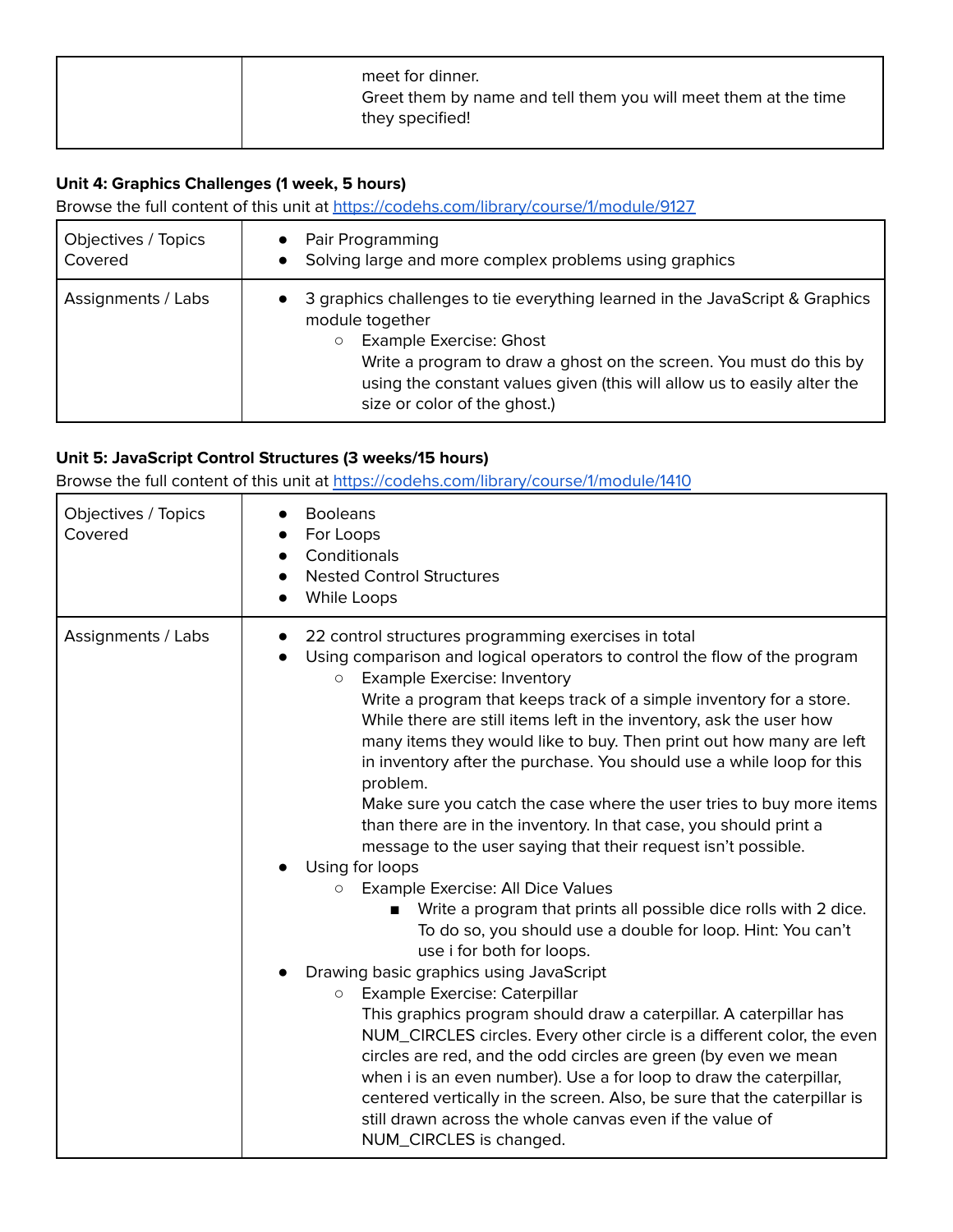#### **Unit 6: Control Structures Challenges (1 week, 5 hours)**

Browse the full content of this unit at <https://codehs.com/library/course/1/module/9128>

| Objectives / Topics<br>Covered | Solving large and more complex problems using control structures                                                                                                                                                                                                                                                                                                                                                                                                                                                                                                             |
|--------------------------------|------------------------------------------------------------------------------------------------------------------------------------------------------------------------------------------------------------------------------------------------------------------------------------------------------------------------------------------------------------------------------------------------------------------------------------------------------------------------------------------------------------------------------------------------------------------------------|
| Assignments / Labs             | 4 challenges using control structures to tie everything learned in the<br>$\bullet$<br>JavaScript Control Structures module together<br><b>Example Exercise: Guessing Game</b><br>$\circ$<br>The computer picks a number between 1 and 100, and you have to<br>guess it. The computer will tell you whether your guess was too<br>high, too low, or correct. Your assignment is to generate a random<br>number and let the user guess numbers until they guess the correct<br>number. Make sure to let the user know what they should do at the<br>beginning of the program! |

#### **Unit 7: Functions and Parameters (2 weeks/10 hours)**

Browse the full content of this unit at <https://codehs.com/library/course/1/module/1410>

| Objectives / Topics<br>Covered | Functions with and without parameters<br>Functions with and without return values<br><b>Nested Control Structures</b><br>$\bullet$<br>Local variables and scope<br>$\bullet$                                                                                                                                                                                                                                                                                                                                                                                                                                                                                                                                                                                                                                                                                                                                                                                                                                                                                                                                        |
|--------------------------------|---------------------------------------------------------------------------------------------------------------------------------------------------------------------------------------------------------------------------------------------------------------------------------------------------------------------------------------------------------------------------------------------------------------------------------------------------------------------------------------------------------------------------------------------------------------------------------------------------------------------------------------------------------------------------------------------------------------------------------------------------------------------------------------------------------------------------------------------------------------------------------------------------------------------------------------------------------------------------------------------------------------------------------------------------------------------------------------------------------------------|
| Assignments / Labs             | 14 functions programming exercises in total<br>$\bullet$<br>Using various kinds of functions such as functions with and without<br>$\bullet$<br>parameters, and functions with and without return values<br><b>Example Exercise: Vertical Lines</b><br>$\circ$<br>Write a function that draws vertical lines on the graphics canvas. If a<br>line is vertical, then the x-values for the endpoints are the same.<br>The parameters to your function should be the x location, and the<br>length, and all of your lines should start at y position 0.<br>Example Exercise: Is it even?<br>$\circ$<br>Write a function called is Even that returns a boolean of whether or<br>not a value is even or odd. The is Even function should not print<br>anything out or return a number. It should only take in a number and<br>return a boolean.<br>Once you've written this function, write a program that asks the user<br>for integers and prints whether the number they entered is even or<br>odd using your is Even function. You should let the user keep<br>entering numbers until they enter the SENTINEL given. |

#### **Unit 8: Functions Challenges (1 week/5 hours)**

| Objectives / Topics<br>Covered | Solving large and more complex problems using functions                                                                                                                                                                   |
|--------------------------------|---------------------------------------------------------------------------------------------------------------------------------------------------------------------------------------------------------------------------|
| Assignments / Labs             | 4 challenges using functions to tie everything learned in the Functions and<br>Parameters module together<br>Example Exercise: Balloons<br>$\circ$<br>You should use lines, circles, and random colors to draw a bunch of |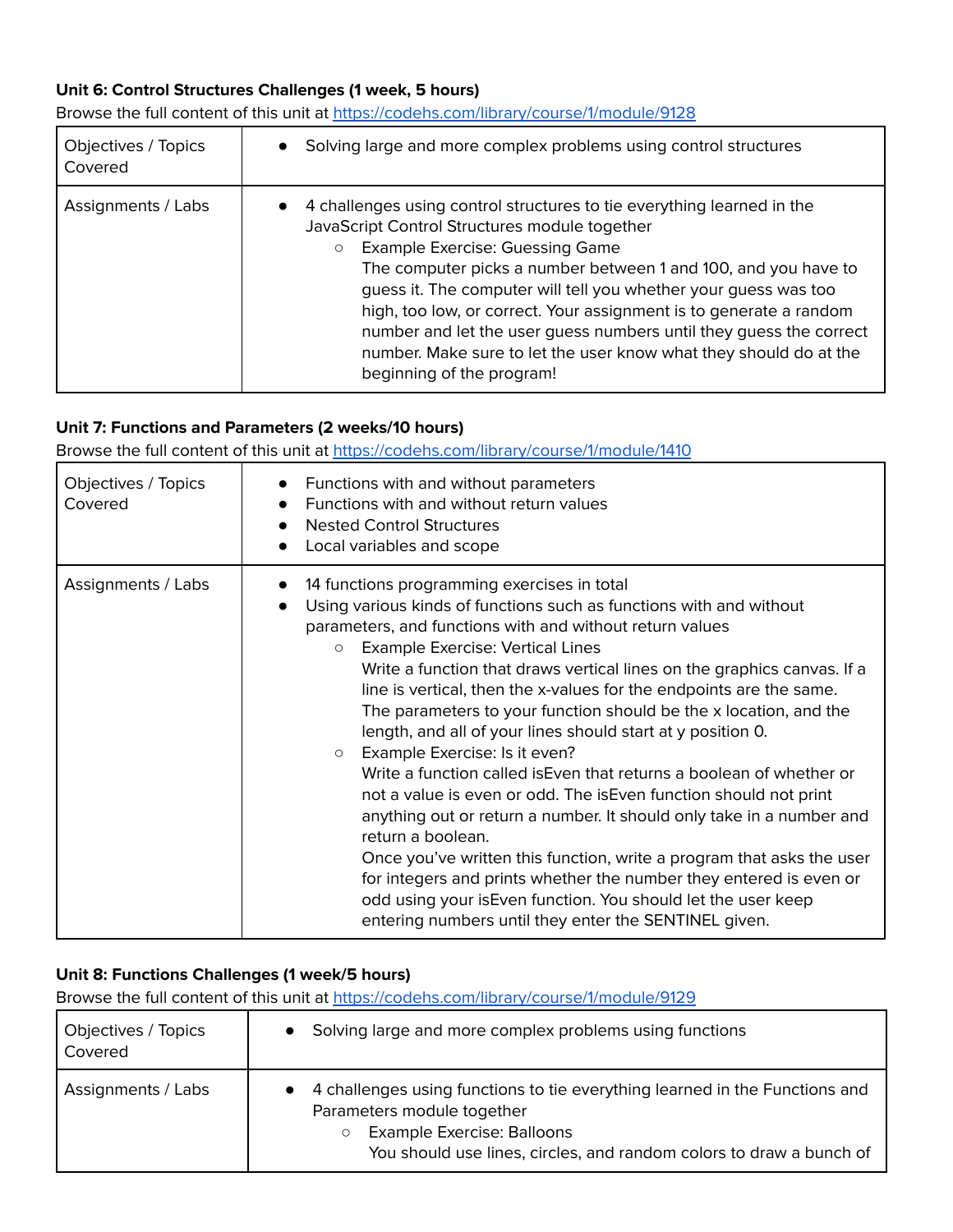|  | balloons. All the balloon strings should start two-thirds down the<br>canvas. Each string line should travel upward to a random point and<br>have a circle placed on top of the endpoint. Each balloon should be<br>a random color and have a radius between `MIN_RADIUS` and<br>`MAX_RADIUS`. |
|--|------------------------------------------------------------------------------------------------------------------------------------------------------------------------------------------------------------------------------------------------------------------------------------------------|
|--|------------------------------------------------------------------------------------------------------------------------------------------------------------------------------------------------------------------------------------------------------------------------------------------------|

## **Unit 9: Animation and Games (3 weeks/15 hours)**

Browse the full content of this unit at <https://codehs.com/library/course/1/module/3>

| Objectives / Topics<br>Covered | <b>Timers</b><br><b>Randomizing Games</b><br>$\bullet$<br>Mouse Events<br>$\bullet$<br><b>Keyboard Events</b>                                                                                                                                                                                                                                                                                                                                                                                                                                                                                                                                                                                                                                                                                                                                                                                                                                                                                                                                                                                                                                                                                                                                                                                                                                                                                                                                                                                                                                                                                                                                                                                                                                       |
|--------------------------------|-----------------------------------------------------------------------------------------------------------------------------------------------------------------------------------------------------------------------------------------------------------------------------------------------------------------------------------------------------------------------------------------------------------------------------------------------------------------------------------------------------------------------------------------------------------------------------------------------------------------------------------------------------------------------------------------------------------------------------------------------------------------------------------------------------------------------------------------------------------------------------------------------------------------------------------------------------------------------------------------------------------------------------------------------------------------------------------------------------------------------------------------------------------------------------------------------------------------------------------------------------------------------------------------------------------------------------------------------------------------------------------------------------------------------------------------------------------------------------------------------------------------------------------------------------------------------------------------------------------------------------------------------------------------------------------------------------------------------------------------------------|
| Assignments / Labs             | 15 animations programming exercises in total<br>$\bullet$<br>Using timers to add randomizations to graphical programs<br><b>Example Exercise: Paint Splatter</b><br>$\circ$<br>Write a program that splatters paint on the screen every DELAY<br>milliseconds.<br>To splatter paint, pick a random color and draw<br>CIRCLES_PER_SPLATTER circles of that color at random places on<br>the screen. The radius of each circle should be a random value<br>between MIN_RADIUS and MAX_RADIUS.<br>Remember to use helper functions.<br>Using mouse events for interactive programs<br><b>Example Exercise: Target</b><br>$\circ$<br>Draw a target on the screen that moves to aim at where your mouse<br>is located.<br>A target consists of a horizontal line that goes from 0 to the window<br>width and a vertical line that goes from 0 to the window height. The<br>lines should cross paths where the mouse is.<br>If you're feeling adventurous, you can extend this to draw a small<br>red circle whenever you click.<br>If you're feeling really adventurous, you can have a bouncing ball<br>on the screen and see if you can remove it when it gets clicked. You<br>can use remove(obj) to remove something from the screen and<br>getElementAt(x, y) to get an object at the given position. It will return<br>the object or will return null if there is no object there.<br>Using keyboard events for interactive programs<br><b>Example Exercise: Basic Snake</b><br>$\bigcirc$<br>Write a basic version of the snake game.<br>The way our game works is by first creating a green square at the<br>center of the screen. The snake should be moving to the right. If<br>you hit an arrow key, you should change the snake's direction. |

## **Unit 10: Animations Challenges (1 week/5 hours)**

| Objectives / Topics<br>l Covered | • Solving large and more complex problems using animation                   |
|----------------------------------|-----------------------------------------------------------------------------|
| Assignments / Labs               | • 2 challenges using animation to tie everything learned in the Animation & |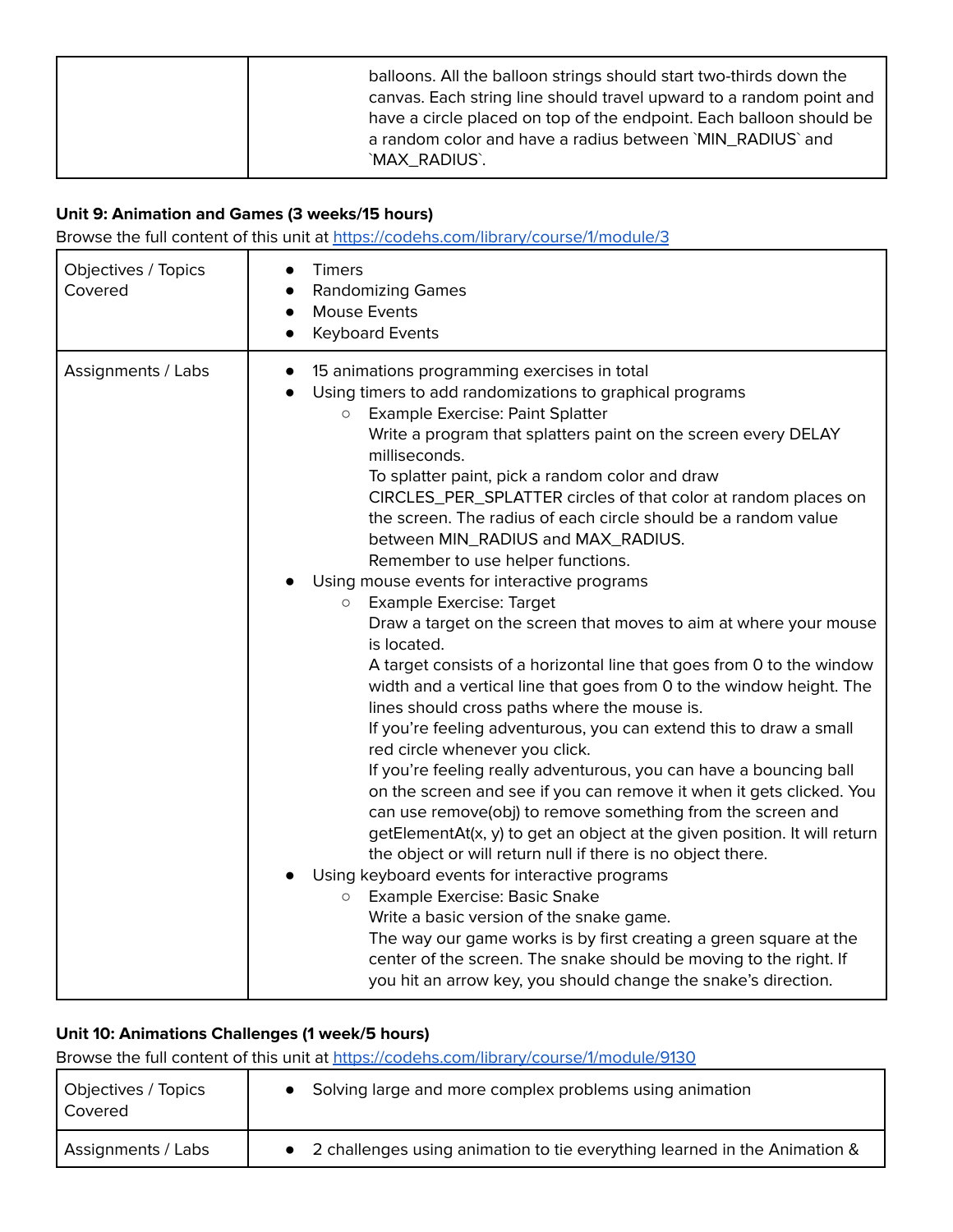| Games module together<br><b>Example Exercise: Blinking Rectangles</b><br>$\circ$<br>You should divide the canvas into an imaginary grid with<br>`NUM_RECTANGLES_ACROSS` rectangles across, and<br>`NUM_RECTANGLES_DOWN`rectangles down. Each time the user<br>moves the mouse, a rectangle aligned with this grid should be<br>drawn so that the mouse's location is within the rectangle. The<br>rectangle should change color each time the mouse passes over it. |
|---------------------------------------------------------------------------------------------------------------------------------------------------------------------------------------------------------------------------------------------------------------------------------------------------------------------------------------------------------------------------------------------------------------------------------------------------------------------|
|---------------------------------------------------------------------------------------------------------------------------------------------------------------------------------------------------------------------------------------------------------------------------------------------------------------------------------------------------------------------------------------------------------------------------------------------------------------------|

# **Unit 11: Project: Breakout (2 weeks/10 hours)**

Browse the full content of this unit at <https://codehs.com/library/course/1/module/469>

| Objectives / Topics<br>Covered | Basic graphics<br>Mouse events<br>Collision detection                                                                                                                                                                                                                                                                          |
|--------------------------------|--------------------------------------------------------------------------------------------------------------------------------------------------------------------------------------------------------------------------------------------------------------------------------------------------------------------------------|
| Assignments / Labs             | Guided exercises to build a Breakout Game<br>Breakout is made up of bricks at the top of the screen, a paddle that you<br>control at the bottom of the screen, and a ball that bounces around. Your<br>goal is to direct the paddle with your mouse to bounce the ball until all of<br>the bricks have been hit and disappear. |

#### **Unit 12: Final Project (2-4 weeks/10-20 hours)**

Browse the full content of this unit at <https://codehs.com/library/course/1/module/9131>

| Objectives / Topics<br>Covered | <b>Collaborative Programming</b><br><b>Project Planning</b><br>Pseudocode                                                                                                                                                                                                                                                                                                                                                                                   |  |
|--------------------------------|-------------------------------------------------------------------------------------------------------------------------------------------------------------------------------------------------------------------------------------------------------------------------------------------------------------------------------------------------------------------------------------------------------------------------------------------------------------|--|
| Assignments / Labs             | Collaborative open-ended final project which encourages creativity<br>Program Requirements:<br>Your program:<br>must use JavaScript Graphics<br>$\circlearrowright$<br>must allow the user to interact with your project with either their<br>$\circlearrowright$<br>mouse or keyboard<br>must use at least one timer<br>$\circ$<br>must break down the program into multiple functions<br>O<br>must utilize control structures where applicable<br>$\circ$ |  |

#### **Unit 13: Final Exam (2 hours)**

| Objectives / Topics | Programming with Karel, JavaScript and Graphics, Control Structures,                        |
|---------------------|---------------------------------------------------------------------------------------------|
| Covered             | Functions and Parameters, Animation and Games                                               |
| Assignments / Labs  | • Final Exam Pt 1: Multiple Choice<br>• Final Exam Pt 2: Free Response (Offline Assessment) |